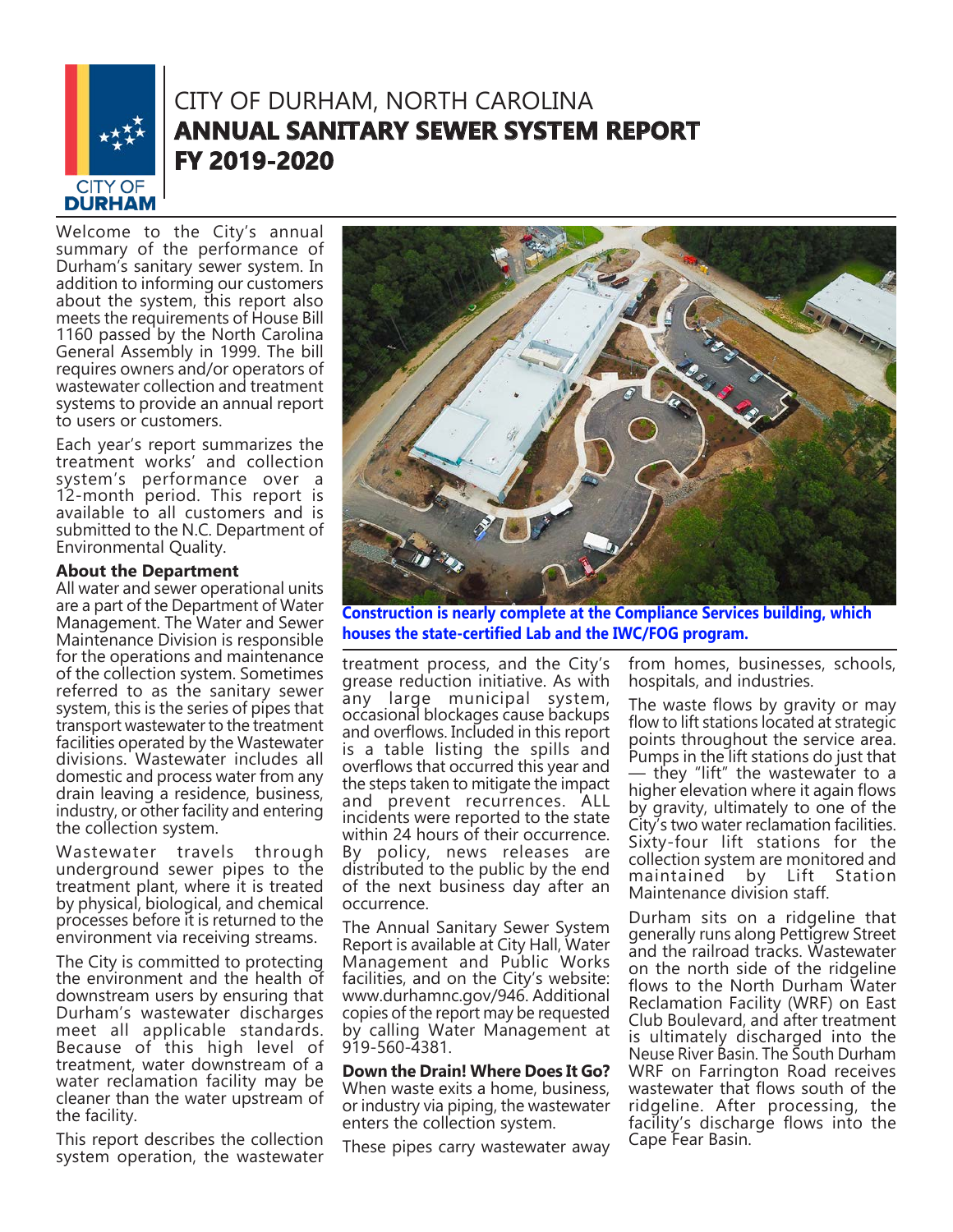| <b>City of Durham's Sewer System Facilities</b>       |                                                    |                                                   |                                                   |  |
|-------------------------------------------------------|----------------------------------------------------|---------------------------------------------------|---------------------------------------------------|--|
|                                                       | <b>Collection System</b>                           | <b>Water Reclamation Facility</b>                 |                                                   |  |
| <b>Name of Facility</b>                               | <b>Water and Sewer</b><br><b>Operations Center</b> | North Durham Water<br><b>Reclamation Facility</b> | South Durham Water<br><b>Reclamation Facility</b> |  |
| <b>Permit Number</b>                                  | <b>WQCS00005</b>                                   | <b>NCOO23841</b>                                  | <b>NCOO47597</b>                                  |  |
| <b>Address</b>                                        | 1110 Martin Luther<br>King Jr. Pkwy.               | 1900 East Club Blvd.                              | 6605 Farrington Rd.                               |  |
| <b>Operator in Responsible</b><br><b>Charge (ORC)</b> | Junior Mobley                                      | John Dodson                                       | <b>Charles Cocker</b>                             |  |
| <b>Phone Number</b>                                   | 919-560-4344                                       | 919-560-4384                                      | 919-560-4386                                      |  |

Durham County owns and operates a third wastewater treatment plant that serves most of Research Triangle Park, Parkwood, and a few other southern Durham neighborhoods. The Durham County sewer system report is posted at www.dconc.gov.

**Collection System Performance** City departments use Geographical Information System (GIS) mapping of the collection system which provides an accurate method of tracking both operations and maintenance activities. Approximately

1,097 miles of the collection system are represented by GIS mapping.

During this reporting period, Water and Sewer Maintenance crews and City contractors conducted numerous maintenance activities to clean and rehabilitate the collection system. These maintenance activities include cleaning lateral services, flushing, camera inspection (CCTV), replacing mains, and mowing easements. Maintenance crews repaired/replaced 141 sewer services, 31 sewer mains, and responded to 671 blockages. Improper disposal of grease and nonwoven materials contributed to approximately 16% of blockages in the sewer system (see pages  $3 \& 4$ ).

City staff continues to focus resources on preventing repeat blockages and promoting a maintenance campaign to alleviate the environmental and financial impacts of this problem. One major element of the program has been an extensive cleaning of problem areas of the system. The second major element of the program is the education, prevention, and enforcement effort coordinated by the Department's Industrial Pretreatment/FOG Program. Funding of infrastructure rehabilitation is a high priority of the department's Capital Improvement Program (CIP).

| <b>Maintenance Activities</b> |                    |  |  |  |
|-------------------------------|--------------------|--|--|--|
| <b>Activity</b>               | <b>Linear Feet</b> |  |  |  |
| <b>Lateral Service</b>        | 26,648.40          |  |  |  |
| Flushing                      | 942,373            |  |  |  |
| Inspections<br>(CCTV)         | 83,689             |  |  |  |
| <b>Mains Replaced</b>         | 31                 |  |  |  |
| Easements<br>Mowed            | 190,555            |  |  |  |
| Cured-in-Place<br>Pipe        | 141,913            |  |  |  |

#### **Water Reclamation Facilities Performance**

The City's two wastewater treatment plants, North Durham and South Durham Water Reclamation Facilities (WRFs), have the combined capacity to treat (or reclaim) 40 million gallons per day (MGD) of wastewater. During this reporting period, the combined daily flow treated by the two plants was 18.91 MGD.

It's helpful to review each separately.



**This illustration shows the typical wastewater treatment process. The City's water reclamation facilities at North and South Durham have similar layouts.**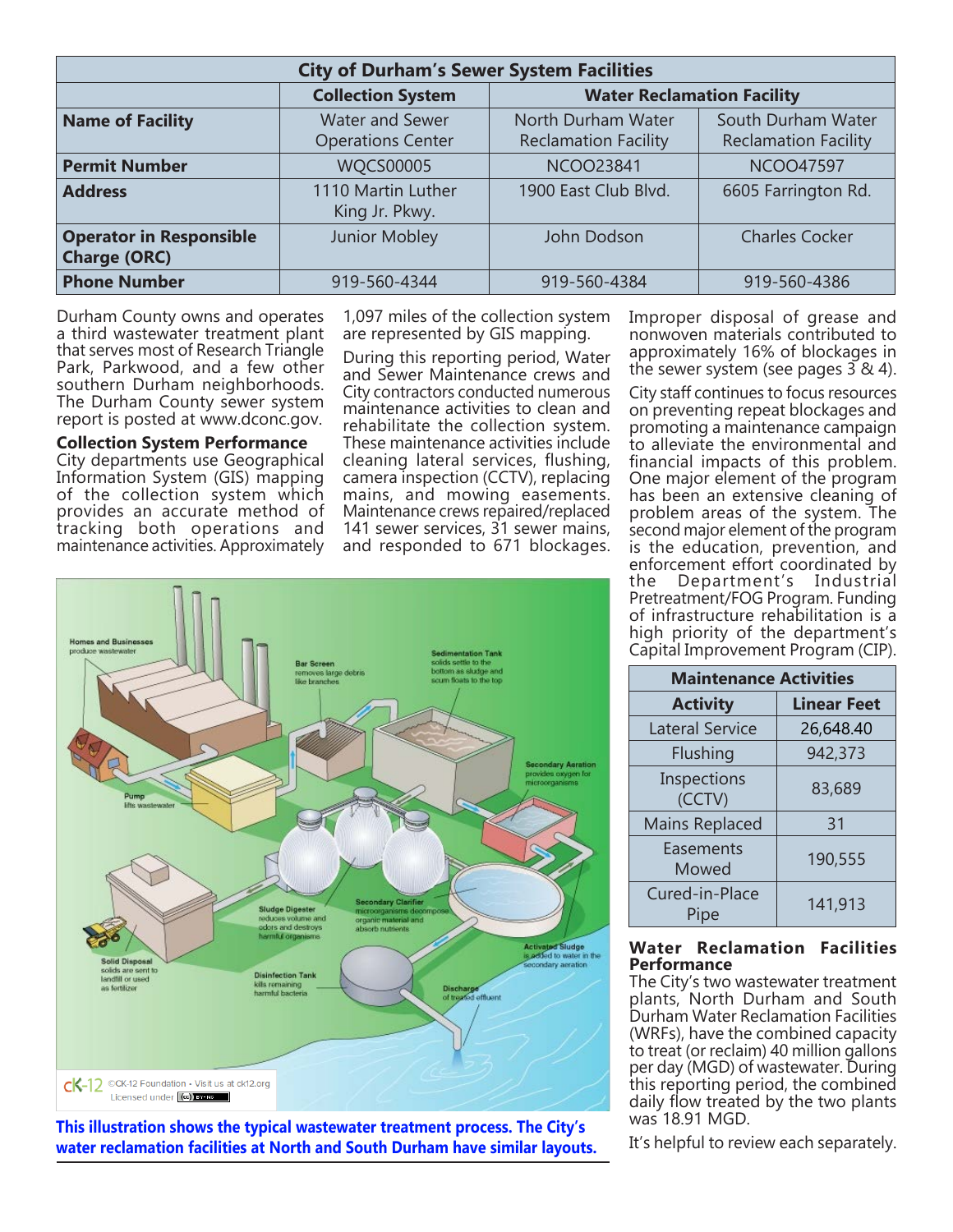

**This October aerial photo shows construction on the B side of the North Durham WRF on East Club Boulevard in northern Durham.**

**North Durham WRF** treated 3.6 billion gallons in FY 2020, at an average of 10.06 MGD.

In FY 2020, NDWRF discharged 63,867 pounds of total nitrogen and 6,176 pounds of total phosphorous - both well under permit requirements and in compliance with Stage 1 of the Falls Lake Rules for nutrient reduction, which went into effect January 1, 2016.

For June (2020) the State issued a Notice of Violation (NOV) for a monthly BOD exceedance. The limit is 5 mg/L and the effluent monthly June average was 5.89 mg/L. BOD measures how much oxygen is needed to break down organic matter in the wastewater. NDWRF met all other permit requirements during this year.

Current construction on site, which is slated for completion in late fall 2020, includes additional clarifiers, new screening facilities, and other process improvements.

**South Durham WRF** treated 3.230 billion gallons in FY 2020, or an average of 8.85 MGD.

The total nitrogen discharge in FY 2020 was  $185,236$  pounds, and the total phosphorus discharge was 8,576 pounds.

Phase I Process Improvements began in January 2018. This \$33 million, three-year construction project is moving on schedule with plans that include a new preliminary treatment facility with fine bar screens, modern grit collection equipment, and a two million gallon equalization tank; new air diffusers

in the aeration basins; a new 160 foot diameter final clarifier; and a new ultraviolet (UV) treatment facility.

The South Durham WRF completed the fiscal year without any state issued NOVs.

You can learn more about the City's wastewater treatment process at www.durhamnc.gov/1124.

#### **Industrial Waste Control/FOG**

Industrial Waste Control (IWC) staff survey facilities discharging into the sewer system and issue permits to facilities in certain categories, determined by the type of business activity they conduct or the type(s) of wastewater discharged from their facility.

Permit limits are established based on the ability of the receiving treatment plant, either the North Durham WRF or South Durham WRF, to assimilate, treat, and remove substances from the waste. Staff monitors 20 industrial users and more than 800 commercial establishments with high-strength discharges.

To help in the effort to reduce grease blockages in the sewer system, the IWC staff coordinates the education and inspection portion of the grease reduction initiative. FOG (fats, oils, and grease) may enter the sewer system from either household drains or through poorly maintained grease traps in restaurants and other food service establishments.

To meet the 250 mg/L limit for FOG, food preparation and/or processing facilities must clean their interceptor systems (grease traps) on a monthly basis. More frequent cleaning will be required if a facility discharges more than 250 mg/L of FOG. Less frequent cleaning may be permitted if the facility can demonstrate that the 250 mg/L limit can be met with an alternate cleaning schedule. Cleaning and maintenance records must be maintained for three years and available for inspection on request.

While restaurants and other food service establishments typically use commercial processors to collect and remove grease from their grease traps, it is not practical for homeowners and residential customers to contract such services.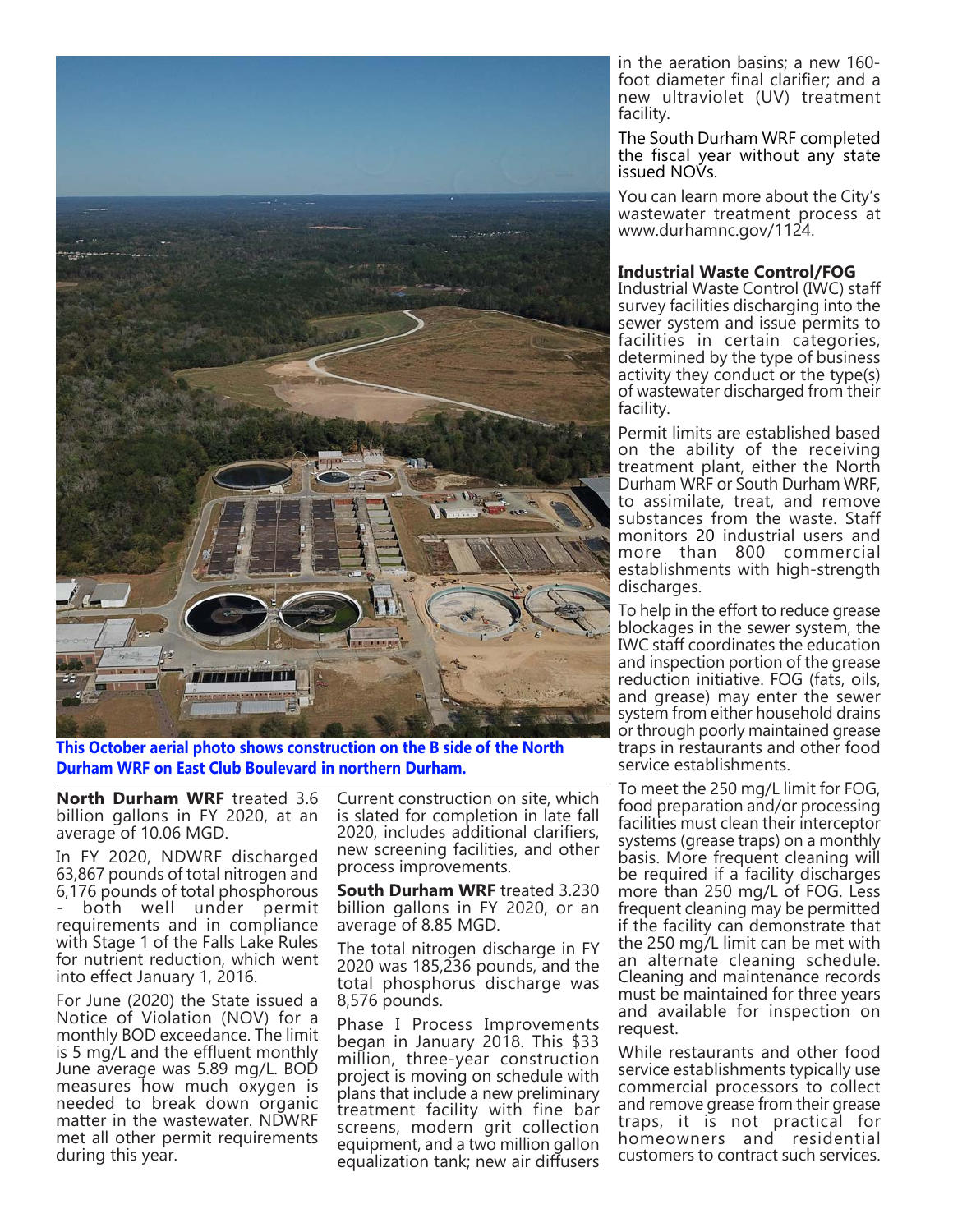

For this reason, the City has provided a collection container for used cooking oil at the Waste Disposal and Recycling Center at 2115 East Club Boulevard.

To further help residents keep fats, oils, and grease out of the sanitary sewer, Water Management provides small residential grease collection units called Fat Trappers.

Customers can call 919-560-4386 and ask IWC staff about how to obtain a complimentary Fat Trapper.

**DO**

- Collect FOG in containers and dispose of it properly.
- Remove FOG from kitchen utensils, equipment, and food prep areas with scraper/ towels/broom.
- Keep FOG out of wash water.
- Place food scraps in a waste container for solid wastes.

### **DON'T**

- Pour FOG down the drain.
- Wash fryers/griddles, pots/ pans, and plates/utensils until FOG is removed.
- Use hot water to rinse FOG off of surfaces.
- Use the drain as a means to dispose of food scraps.

### **The toilet is NOT a trash can!**

Sanitary sewers are designed to handle human waste, toilet tissue, and approved industrial commercial wastes. But nonwoven materials such as disinfectant wipes and diapers cause problems. Although products may be labeled flushable, that does not mean they readily break down within the sewer system. These items can cause sewer overflows and damage pumps and other infrastructure.

#### **Just because you can flush them doesn't mean you should!**

"Flushable" products like wet wipes, baby wipes, pre-moistened towelettes, cleaning wipes, tissues, and paper towels can wreak havoc on your home plumbing, septic tanks, and our City sewer system. They create clogs and damage equipment. In your home, they can get caught at 45-degree elbows and cause backups. If they make it into the sewer system, they tend to obstruct pipes and lead to sewer overflows that impact streets, creeks, and streams. When an obstruction makes it all the way to one of our wastewater treatment plants, it can get trapped in the pumps and cause tens of thousands of dollars in damage.

Do your part: throw trash items in the garbage, not down the toilet.



#### **Notice Under the Americans With Disabilities Act**

The City of Durham will not discriminate against qualified individuals with disabilities on the basis of disability. Anyone who requires an auxiliary aid or service for effective communications, or assistance to participate in a City program, service, or activity, should contact the office of the ADA Coordinator, voice: 919-560-4197, TTY: 919-560-4809, or email: ADA@durhamnc.gov, as soon as possible but no later than 48 hours before the scheduled event.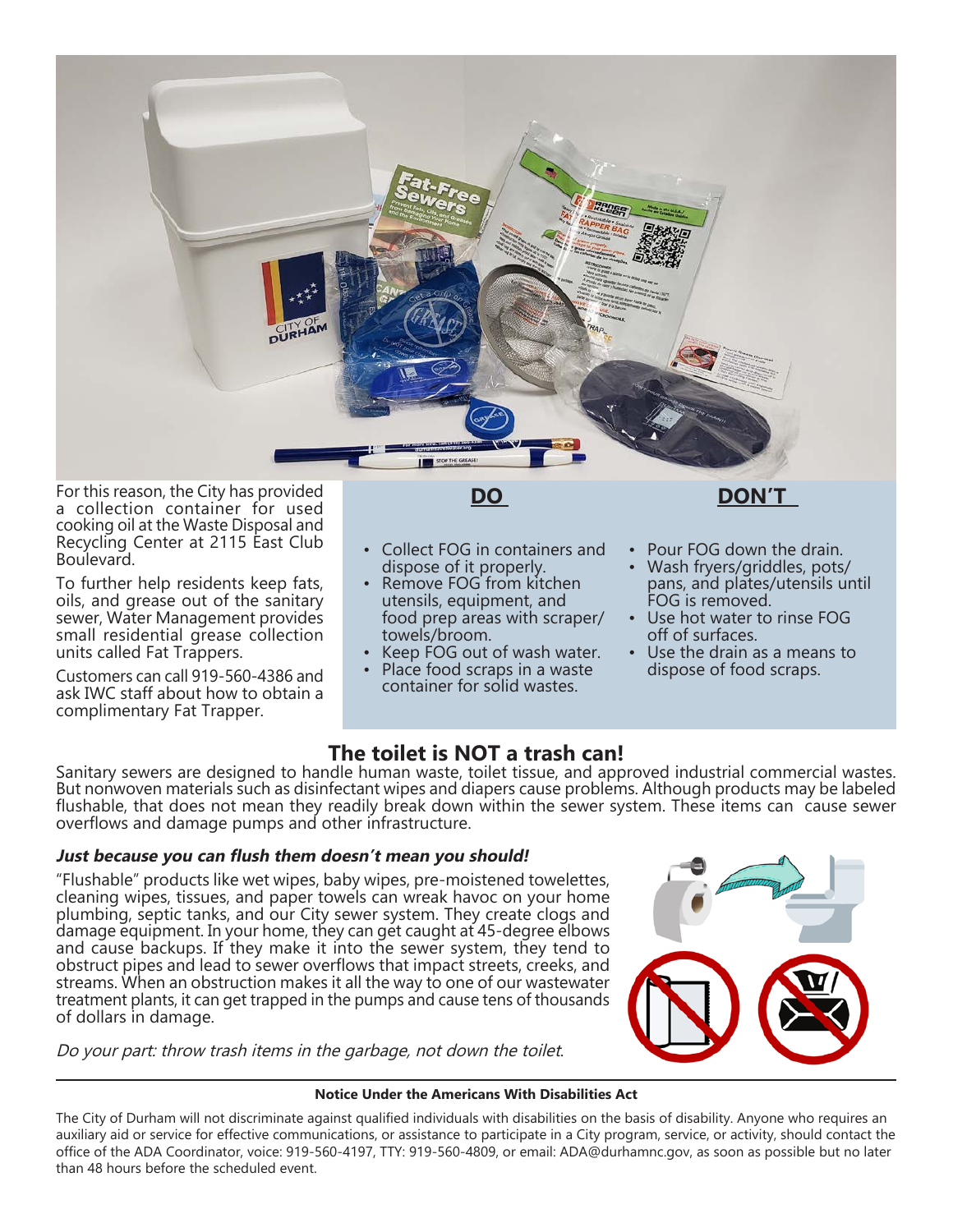# **Spills and Overflows from July 2019 to June 2020**

| Location           | <b>Date</b> | <b>Volume</b><br><b>Discharged</b><br>(gallons) | <b>Cause</b>                | <b>Remedy</b>                                                                                                                                                                |
|--------------------|-------------|-------------------------------------------------|-----------------------------|------------------------------------------------------------------------------------------------------------------------------------------------------------------------------|
| 24 Phauff Ct.      | 7/10/2019   | 850                                             | Roots                       | Crews jetted the main, remediated the spill site, dammed the<br>creek downstream, flushed the creek, and pumped the untreated<br>wastewater back into the collection system. |
| 658 Forge Rd.      | 7/11/2019   | 400                                             | Grease/Debris in<br>Line    | Crews jetted the main, remediated the spill site, dammed the<br>creek downstream, flushed the creek, and pumped the untreated<br>wastewater back into the collection system. |
| 22 Providence Ct.  | 8/6/2019    | 425                                             | Roots                       | Crews jetted the main, remediated the spill site, dammed the<br>creek downstream, flushed the creek, and pumped the untreated<br>wastewater back into the collection system. |
| 1400 Morreene Rd.  | 9/12/2019   | 1,000                                           | Roots                       | Crews jetted the main, remediated the spill site, dammed the<br>creek downstream, flushed the creek, and pumped the untreated<br>wastewater back into the collection system. |
| 10 Upchurch Cir.   | 9/17/2019   | 1,200                                           | Pipe Failure                | Crews repaired the main, remediated the spill site, flushed the<br>creek, and pumped the untreated wastewater back into the<br>collection system.                            |
| 2328 Roda Dr.      | 9/26/2019   | 5,000                                           | Pipe Failure                | Crews repaired the main, remediated the spill site, flushed the<br>creek, and pumped the untreated wastewater back into the<br>collection system.                            |
| 1616 Cooper St.    | 10/2/2019   | 10,000                                          | Pipe Failure                | Crews repaired the main, remediated the spill site, flushed the<br>creek, and pumped the untreated wastewater back into the<br>collection system.                            |
| 2816 Ross Rd.      | 10/3/2019   | 12,000                                          | Debris in Line              | Crews jetted the main, remediated the spill site, dammed the<br>creek downstream, flushed the creek, and pumped the untreated<br>wastewater back into the collection system. |
| 3015 Weymouth St.  | 10/11/2019  | 80                                              | Other<br>(Unknown Blockage) | Crews jetted the main, remediated the spill site, dammed the<br>creek downstream, flushed the creek, and pumped the untreated<br>wastewater back into the collection system. |
| 733 Rutherford St. | 10/12/2019  | 1,925                                           | Grease                      | Crews jetted the main, remediated the spill site, dammed the<br>creek downstream, flushed the creek, and pumped the untreated<br>wastewater back into the collection system. |
| 3 Capri Ter.       | 10/26/2019  | 300                                             | Debris in Line              | Crews jetted the main, remediated the spill site, dammed the<br>creek downstream, flushed the creek, and pumped the untreated<br>wastewater back into the collection system. |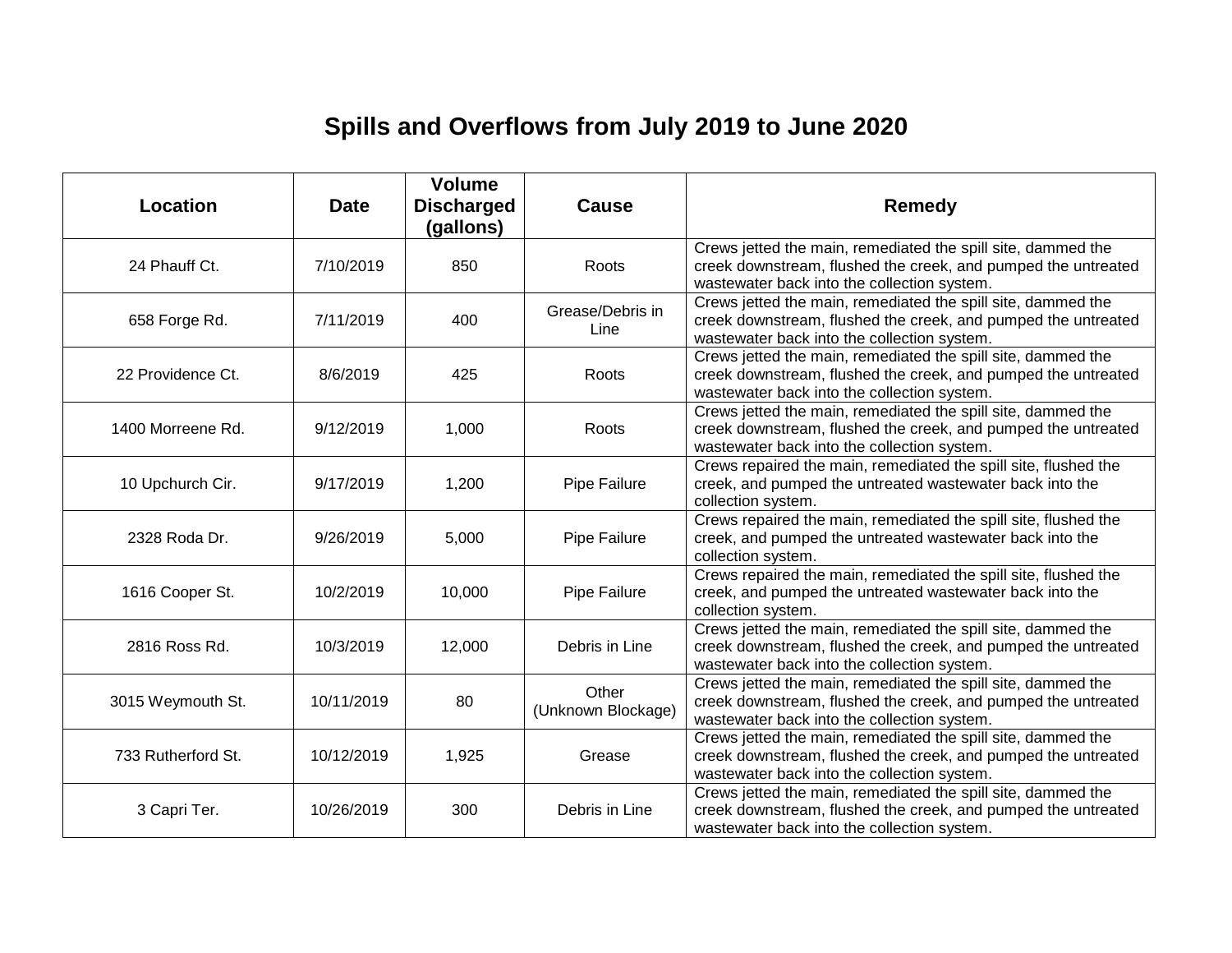# **Spills and Overflows from July 2019 to June 2020 (continued)**

| 1805 Milan St.                                            | 10/27/2019 | 600     | Debris in Line                                  | Crews jetted the main, remediated the spill site, dammed the<br>creek downstream, flushed the creek, and pumped the untreated<br>wastewater back into the collection system.                                                                                   |
|-----------------------------------------------------------|------------|---------|-------------------------------------------------|----------------------------------------------------------------------------------------------------------------------------------------------------------------------------------------------------------------------------------------------------------------|
| 1012 Bluestone Rd.                                        | 11/5/2019  | 2,060   | Debris in Line                                  | Crews jetted the main, removed manhole insert, remediated the<br>spill site, dammed the creek downstream, flushed the creek, and<br>pumped the untreated wastewater back into the collection<br>system.                                                        |
| 33 Jenee Ln.                                              | 11/16/2019 | 19,250  | Debris in Line                                  | Crews jetted the main, removed a tree limb, remediated the spill<br>site, dammed the creek downstream, flushed the creek, and<br>pumped the untreated wastewater back into the collection<br>system.                                                           |
| 413 Farintosh Valley Ln.                                  | 11/25/2019 | 1,575   | Debris in Line                                  | Crews jetted the main, remediated the spill site, dammed the<br>creek downstream, flushed the creek, and pumped the untreated<br>wastewater back into the collection system.                                                                                   |
| 811 Arnette Ave.                                          | 12/5/2019  | 172     | Debris in Line                                  | Crews jetted the main, remediated the spill site, dammed the<br>creek downstream, flushed the creek, and pumped the untreated<br>wastewater back into the collection system.                                                                                   |
| Duke University, Maxwell Ave.<br>(Smith Warehouse, Bay 6) | 12/9/2019  | 45      | Debris in Line                                  | Duke Maintenance contacted a contractor; did not go through<br>City of Durham.                                                                                                                                                                                 |
| 1201 Vintage Hill Pkwy.                                   | 1/8/2020   | 7,500   | Pipe Failure                                    | Crews shut down the pump station to repair the force main;<br>vacuum trucks cleaned spill.                                                                                                                                                                     |
| 4023 Wake Forest Rd.                                      | 1/16/2020  | 7,400   | Grease/Debris in<br>Line                        | Crews jetted the main, remediated the spill site, dammed the<br>creek downstream, flushed the creek, and pumped the untreated<br>wastewater back into the collection system.                                                                                   |
| 2321 Stroller Ave.                                        | 1/26/2020  | 970     | Roots                                           | Crews jetted the main, remediated the spill site, dammed the<br>creek downstream, flushed the creek, and pumped the untreated<br>wastewater back into the collection system.                                                                                   |
| 904 Lambeth Cir.                                          | 2/4/2020   | 225     | Other                                           | Crews removed contractor plug, remediated the spill site,<br>dammed the creek downstream, flushed the creek, and pumped<br>the untreated wastewater back into the collection system.                                                                           |
| Rockwood Park                                             | 2/6/2020   | 168,075 | Severe Weather                                  | Heavy rain and winds started in the early morning on 2/6/2020<br>and continued through mid-morning the next day.                                                                                                                                               |
| 3201 Coachman Way                                         | 2/6/2020   | 24,050  | Severe Weather                                  | Heavy rain and winds started in the early morning on 2/6/2020<br>and continued through mid-morning the next day.                                                                                                                                               |
| 1912 Essex Rd.                                            | 2/6/2020   | 67,800  | Severe Weather                                  | Heavy rain and winds started in the early morning on 2/6/2020<br>and continued through mid-morning the next day.                                                                                                                                               |
| 3014 Sparger Rd. (Lift Station)                           | 2/11/2020  | 3,000   | <b>Pump Station</b><br><b>Equipment Failure</b> | No solids were found from the wet well. The GFCI receptacle was<br>reset and pumps were activated, eliminating the spill. This<br>occurred during a rain event with heavy flow in associated<br>unnamed tributary. Tested creek for ammonia and found nothing. |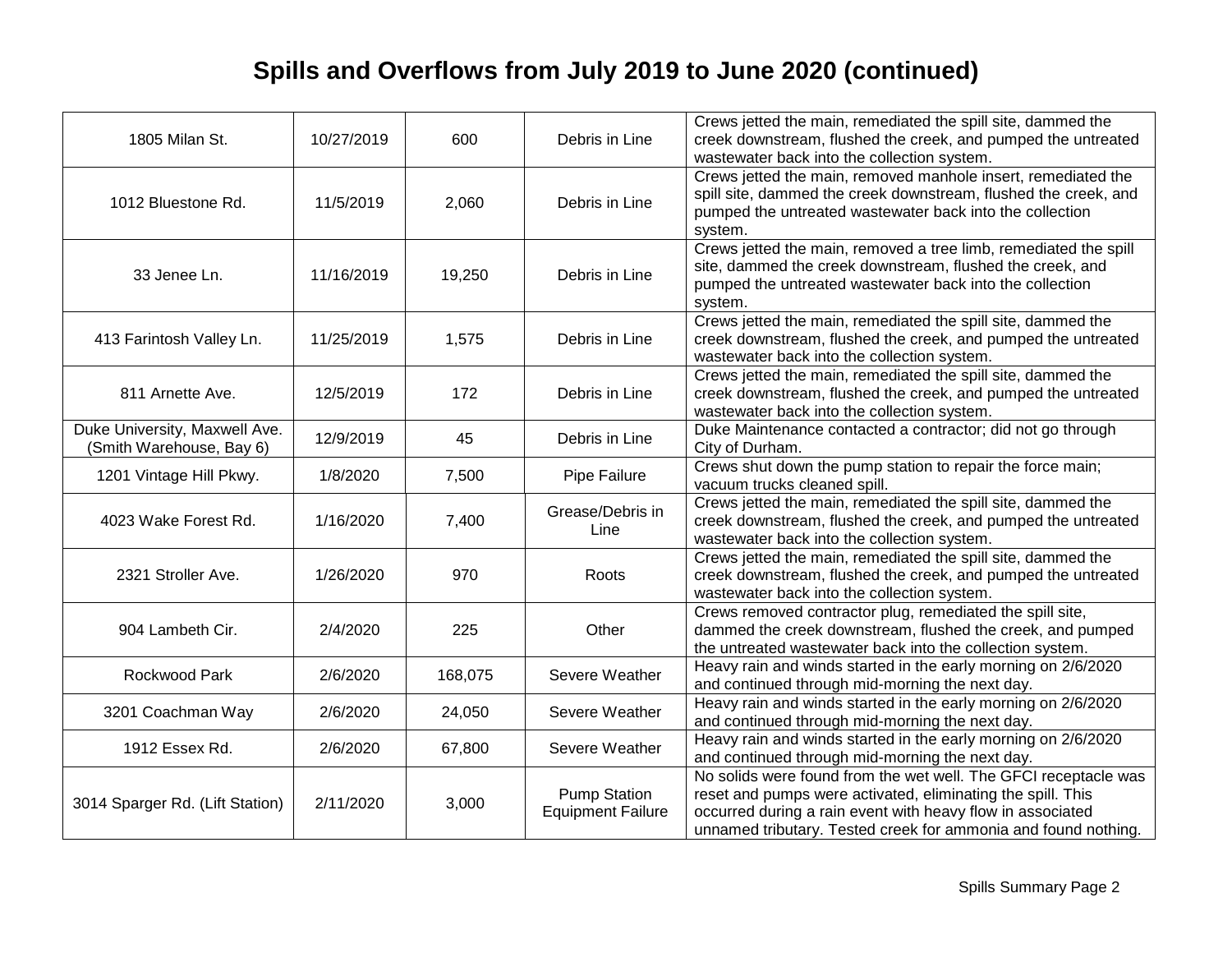# **Spills and Overflows from July 2019 to June 2020 (continued)**

| 707 West Murray Ave.          | 2/15/2020 | 18,370  | Grease/Debris in<br>Line | Crews jetted the main, remediated the spill site, dammed the<br>creek downstream, flushed the creek, and pumped the untreated<br>wastewater back into the collection system.                                   |
|-------------------------------|-----------|---------|--------------------------|----------------------------------------------------------------------------------------------------------------------------------------------------------------------------------------------------------------|
| 1101 Hamlin Rd.               | 2/17/2020 | 176,400 | Pipe Failure             | Crews repaired the pipe, remediated the spill site, flushed the<br>creek, and pumped the untreated wastewater back into the<br>collection system.                                                              |
| 309 West Morgan St.           | 2/19/2020 | 4,000   | Debris in Line           | Crews jetted the main, remediated the spill site, dammed the<br>creek downstream, flushed the creek, and pumped the untreated<br>wastewater back into the collection system.                                   |
| 2917 Salvone Ct.              | 2/21/2020 | 12,500  | Vandalism                | Crews jetted the main, remediated the spill site, dammed the<br>creek downstream, flushed the creek, and pumped the untreated<br>wastewater back into the collection system.                                   |
| 24 Phauff Ct.                 | 2/21/2020 | 11,400  | Vandalism                | Crews jetted the main, remediated the spill site, dammed the<br>creek downstream, flushed the creek, and pumped the untreated<br>wastewater back into the collection system.                                   |
| 5210 Peppercorn St.           | 3/2/2020  | 3,250   | Debris in Line           | Crews jetted the main, remediated the spill site, dammed the<br>creek downstream, flushed the creek, and pumped the untreated<br>wastewater back into the collection system.                                   |
| <b>Hillandale Golf Course</b> | 3/12/2020 | 4,900   | Grease                   | Crews jetted the main, remediated the spill site, dammed the<br>creek downstream, flushed the creek, and pumped the untreated<br>wastewater back into the collection system.                                   |
| 1600 Hillandale Rd.           | 3/29/2020 | 4,800   | Grease                   | Crews jetted the main, remediated the spill site, dammed the<br>creek downstream, flushed the creek, and pumped the untreated<br>wastewater back into the collection system.                                   |
| 2624 Ross Rd.                 | 4/4/2020  | 39,600  | Debris in Line           | Crews jetted the main, walked the ditch while checking ammonia<br>levels, dammed the ditch and flushed with a diffuser to<br>dechlorinate the water, then pumped the water back into the<br>collection system. |
| 1708 Woodburn Rd.             | 5/17/2020 | 264     | Roots/Debris in Line     | Blockage was cleared by a flush truck. Crews set up a pump<br>downstream, flushed the creek, and pumped the untreated<br>wastewater back into the collection system.                                           |
| 25 Phauff Ct.                 | 5/29/2020 | 7,500   | Debris in Line           | Crews jetted the main, walked the ditch while checking ammonia<br>levels, dammed the ditch and flushed with a diffuser to<br>dechlorinate the water, then pumped the water back into the<br>collection system. |
| 3811 Vair St.                 | 6/2/2020  | 1,500   | Debris in Line           | Crews jetted the main, walked the ditch while checking ammonia<br>levels, dammed the ditch and flushed with a diffuser to<br>dechlorinate the water, then pumped the water back into the<br>collection system. |